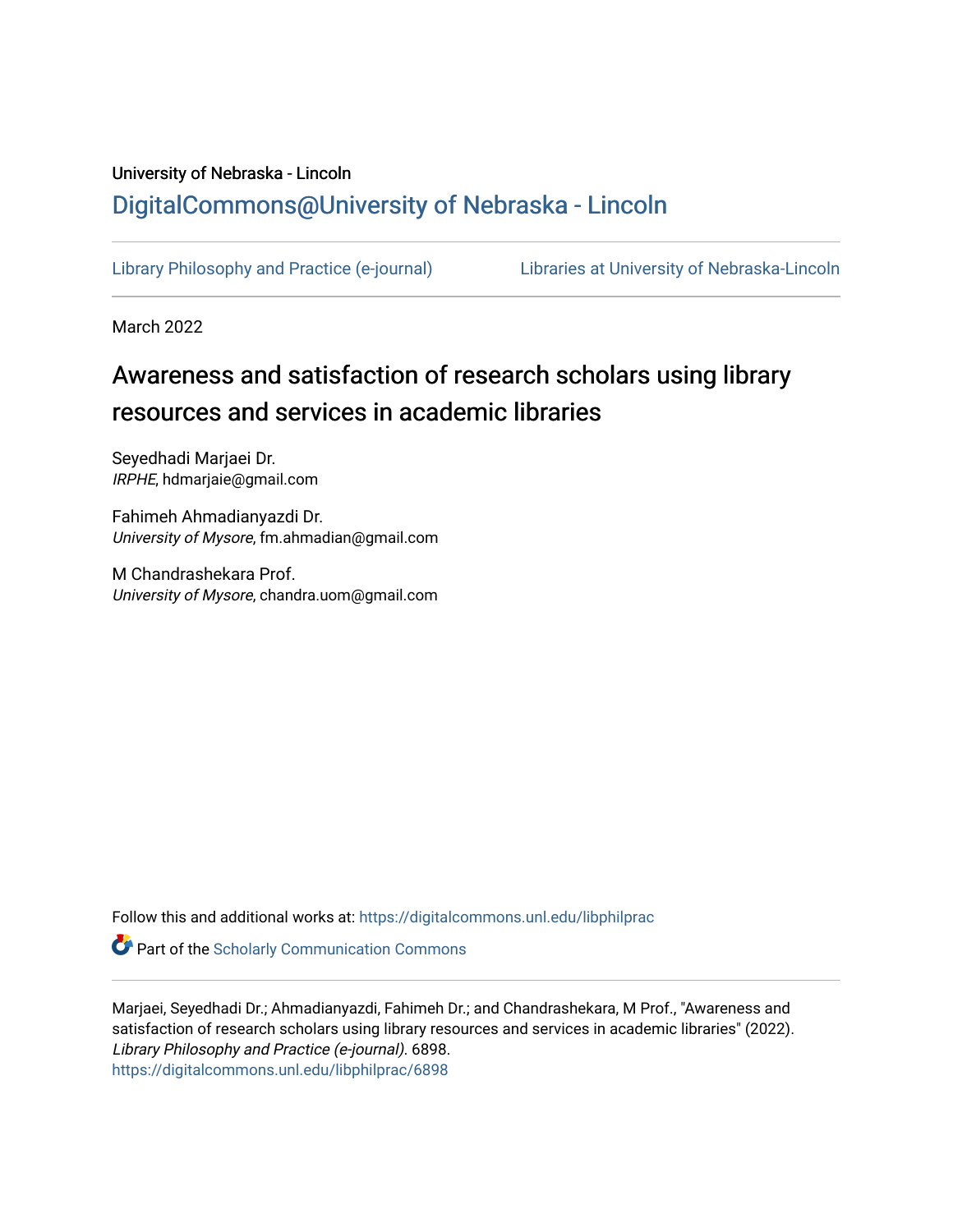## **Awareness and satisfaction of research scholars using library resources and services in academic libraries**

### **Seyedhadi Marjaei<sup>a</sup> , Fahimeh Ahmadianyazdi<sup>b</sup> and M. Chandrashekara<sup>c</sup>**

aCssistant Professor Department of Comparative and Innovative Studies in Higher Education, Institute for Research and Planning in Higher Education, Tehran, Iran. E-mail: hdmarjaie@gmail.com

**bGraduated Scholar, Department of Studies in Library and Information Science, University of Mysore,** Manasagangotri, Mysuru – 570006. India Email: *[fm.ahmadian@gmail.com](mailto:fm.ahmadian@gmail.com)*

**<sup>c</sup>**Professor, Department of Studies in Library and Information Science, University of Mysore, Manasagangotri, Mysuru – 570006. E-mail[: chandra.uom@gmail.com](mailto:chandra.uom@gmail.com)

#### **Abstract**

This study discovers the user awareness and satisfaction level of research scholars with resources in academic libraries. It has been conducted by survey method and distributed the pre-structured questionnaire among research scholars in three universities in Karnataka. The result indicates that more than half of the users are aware of on/off-campus passwords to access databases. The majority of scholars are satisfied with Internet access, database access, and library facilities in the universities. There is a significant difference between the awareness of on/off-campus passwords and the three selected universities; also between the awareness of on/off-campus passwords and database access in universities.

**Keywords:** User Awareness, Satisfaction, Resources and Services, Research Scholars, Academic Library.

#### **Introduction**

Libraries have always been the information center of any university. Providing online services and facilities is the primary duty of an academic library. The users' awareness and satisfaction, from these resources, are the major successes of any library. Librarians are responsible for observing customer satisfaction, with the library services, to make sure that they are gratified in time. The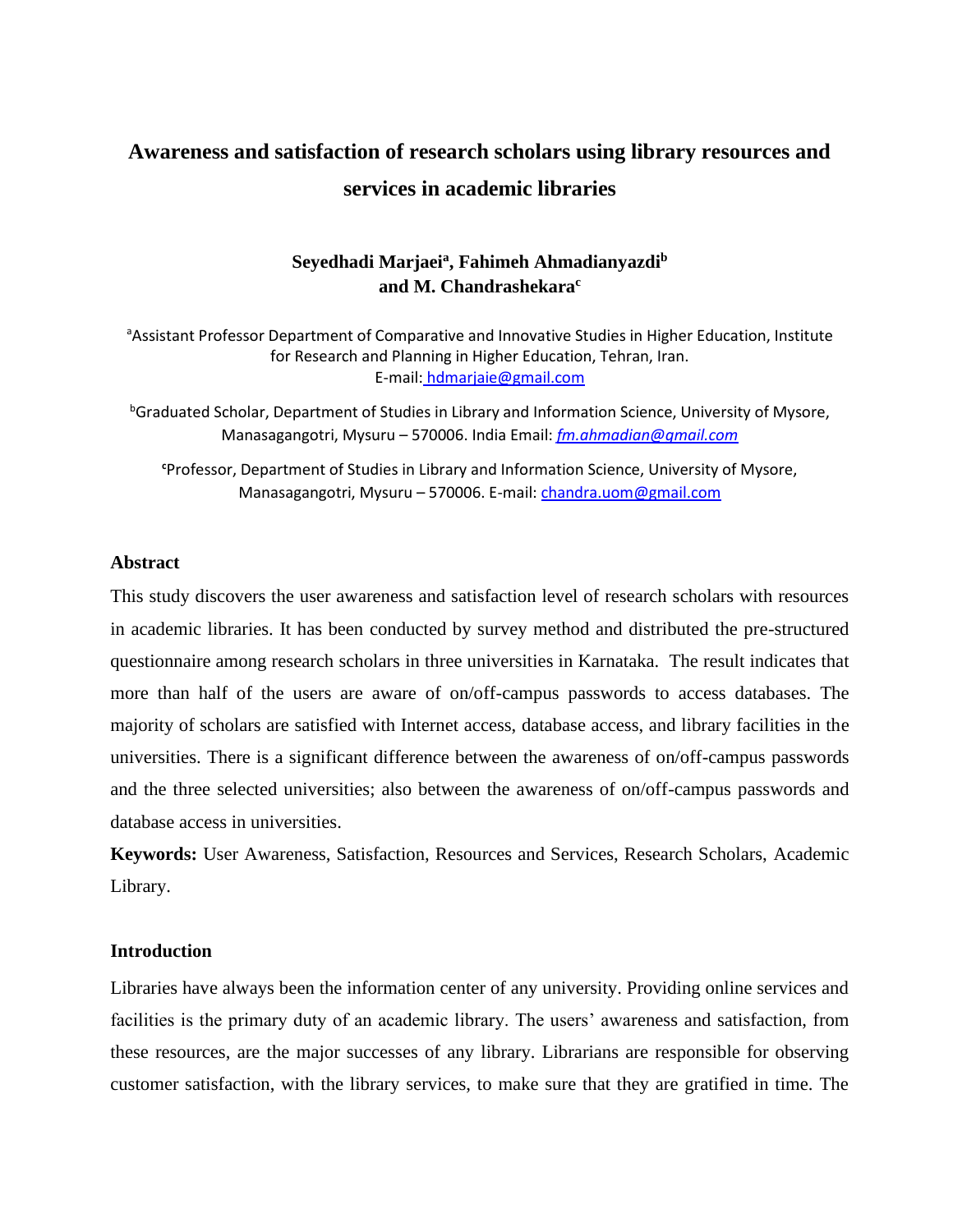major role of the library is to fulfill the requirements of its users; they have to collect, preserve, and provide services to the researchers of the university.

Nowadays, researchers tend not to visit libraries, they often retrieve information from online resources. Academic libraries should offer these online resources, based on their students' needs. These services have the most influence on student satisfaction during educational procedures.

Applegate studied users' satisfaction with services or resources in a library. If users can meet their requirements, they will be satisfied (Applegate 1997). Hossain emphasized that the libraries must expand their services in order to survive in the competitive environment of today's digital world (Hossain 2010). Satisfying users' information needs in the educational institutions is the main aim of academic libraries and librarians (Agyen-Gyasi 2008). The academic libraries provide services for different groups of users such as students, research scholars, teaching/non-teaching staff, and administrators with varied information demands (Oakleaf 2010). The information services are to be improved, not only to meet users' requirements and to increase current services but also to foresee clients' needs in the future. The success of any library is based on the satisfaction of its users' demands (Rubina 2013).

Today, due to changing information atmosphere, access to e-sources are essential during any research, which is why academic libraries should offer Internet services and e-resources such as ebooks, e-journals, and other databases. Therefore why, the study of library resources and services, in academic libraries, is significant. This study will help review library services in the digital era, additionally, it aims to find out the research scholars' awareness of e-resources, in three selected universities: University of Mysore, Bangalore University, and Karnatak University. This research is limited to only online resources like e-books and e-journals; audio and video materials are not studied to examine the satisfaction level of users. The objectives of this research are as follow:

(1) To uncover the research scholars' awareness of on/off-campus passwords to access scientific databases.

(2) To determine the level of satisfaction of research scholars with facilities in academic libraries.

(3) To identify the research scholars' satisfaction with Internet access.

(4) To understand the research scholars' level of satisfaction with access to the online databases.

(5) To study the relationship between awareness of on/off-campus passwords and other facilities.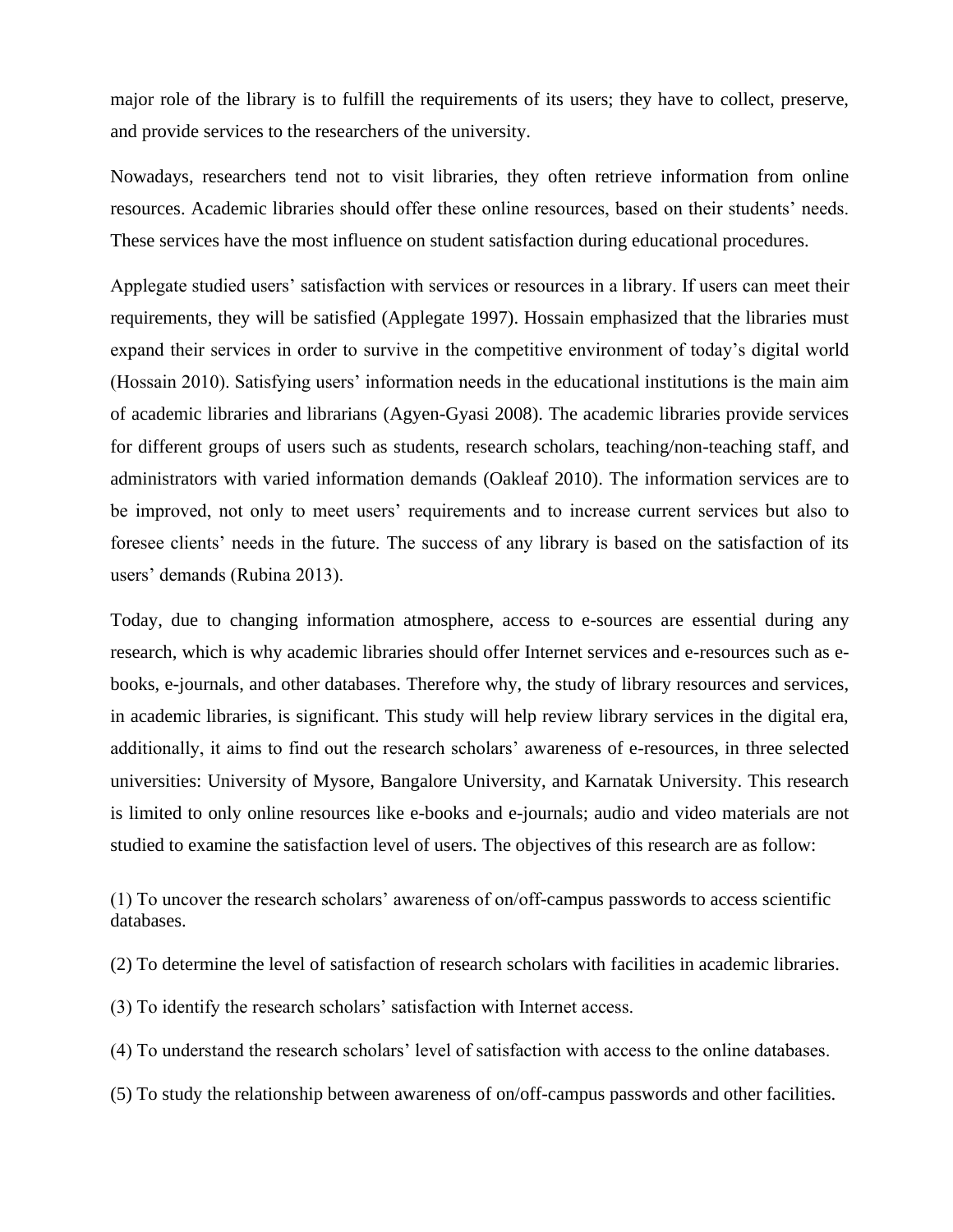#### **Literature Review**

Access to scientific databases is one of the groundworks of any research. So, the role of academic libraries is to provide the facilities to access these databases. Based on previous studies, it was revealed that inadequate library infrastructure, low Internet bandwidth, and insufficiently trained library staff were the main challenges confronting the use of e-resources of the library (Yebowaah, and Plockey 2017). The satisfaction of users in a library is a task of the quality of information product(s) obtained. As a result, satisfaction is a function of three key sources— the quality of the information product, the information system, and the services that make the information product accessible in their study those three levels of measurement of satisfaction are identified by the information resources, facilities, and services. (Iwhiwhu and Okorodudu 2012)

Another study has thrown a challenge to the library and those teaching library use the need to make their lesson highly practical. As expected the students use the library for learning, doing assignments, and passing examinations. There is clearly a correlation between awareness and accessibility. The correlation is that what you are not aware of is hardly desired and once something is not desired it will not be needed and once it is not needed it will not be sought for and once it is not sought for, it will not be available and accessible for use. (Eiriemiokhale et al. 2017). Ifijeh asserted that the academic productivity of any student in colleges of education depends on his access to quality information resources for learning. (Ifijeh 2011)

Several studies have measured the users' satisfaction in different types of libraries. According to one of the studies, there is more than one reason for users to visit the library, the utmost proportion of the respondents go to the library for Internet accessibility (Saikia and Gohain 2013). Furthermore, Chand and Singh measured the satisfaction level of using printed and electronic resources, library services, and facilities. The results point out that the users are more satisfied with the availability of textbooks, reference books, newspapers, magazines, journals, online/offline databases, Internet facility, photocopy service, scanning facility, book lending services, reading room, and furniture. Respondents were also mostly satisfied with the quality of the library reference collection (Chand and Singh 2014). Kiran examined the perception of academic staff on the quality of academic libraries services. Findings indicate that the overall satisfaction with library services received a satisfactory rating (Kiran 2010).

One more study has measured the users' satisfaction with library services, infrastructure/place/space, and collection/information provided by an academic library in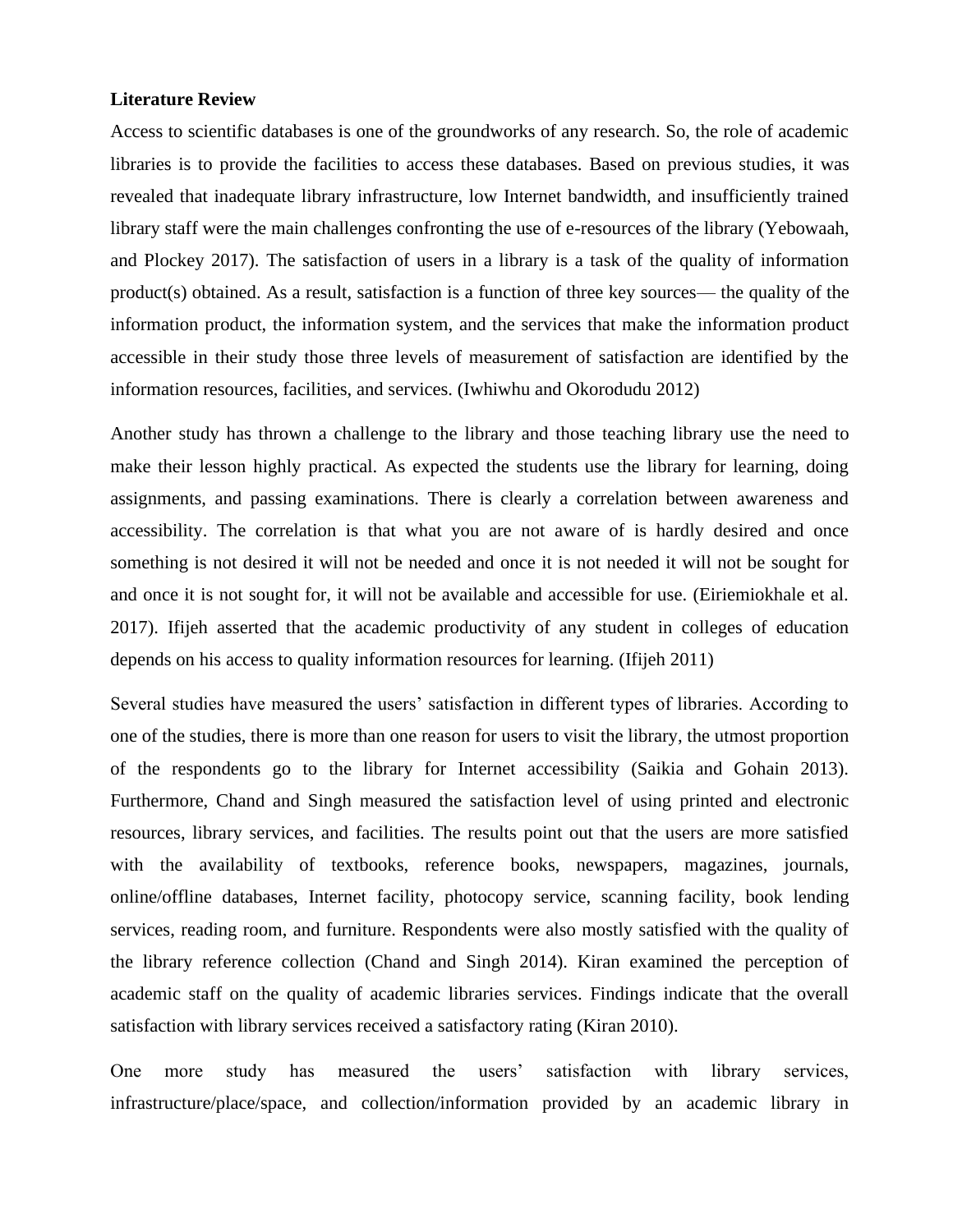Malaysia. The outcomes of the paper indicated that on average, the users were only quite satisfied with all three services as a whole. They remained relatively most satisfied with infrastructure/place/space, followed by collection/information, and library services to users. The findings similarly displayed significant differences in the satisfaction of all of the mentioned services among the users of the three faculties. (Kassim 2017)

#### **Ethical considerations**

The design of the study was approved by the Ethical Committee of the Department of Studies in Library and Information Science at the University of Mysore (approval number: DOR.9.9/Ph.D./0041/FAY/2013-14 approved on 16/05/2015). All contributors were informed that their participation was voluntary, and they were free to discontinue at any point in the study without any repercussions. Their consents were attained to fill out the questionnaires, and the questionnaires were completed anonymously (without asking the name of the participants or knowing the participant beforehand).

#### **Method**

This study has been conducted by survey method and collected data by questionnaire. The researcher distributed 462 pre-structured questionnaires among a sample population, who were research scholars in different departments of the three universities (University of Mysore, Bangalore University, and Karnatak University). The study employed a stratified sampling method. The survey collected information about awareness of on/off-campus passwords. The level of satisfaction of the scholars with library facilities, Internet access, and database access in the universities have been studied using the Likert scale. For data analysis, descriptive analysis, crosstabulation tables, Chi-Square Test, and Phi and Cramer's V have been used in this study.

#### **Results**

The researcher asked the respondents about their awareness of on/off -campus password to access to the scientific databases in the university. A total of 318 respondents replied to this question, of which 61.9 percent are aware of password, and 38.1 percent of the respondents are not aware.

| <b>Response</b> | <b>Frequency</b> | <b>Percentage</b> |  |  |
|-----------------|------------------|-------------------|--|--|
| Aware           | 197              | 61.9              |  |  |
| Not aware       |                  | 38.               |  |  |
| Total           | 318              | 100.0             |  |  |

**Table 1: Awareness about on /off -campus password to access to the scientific databases**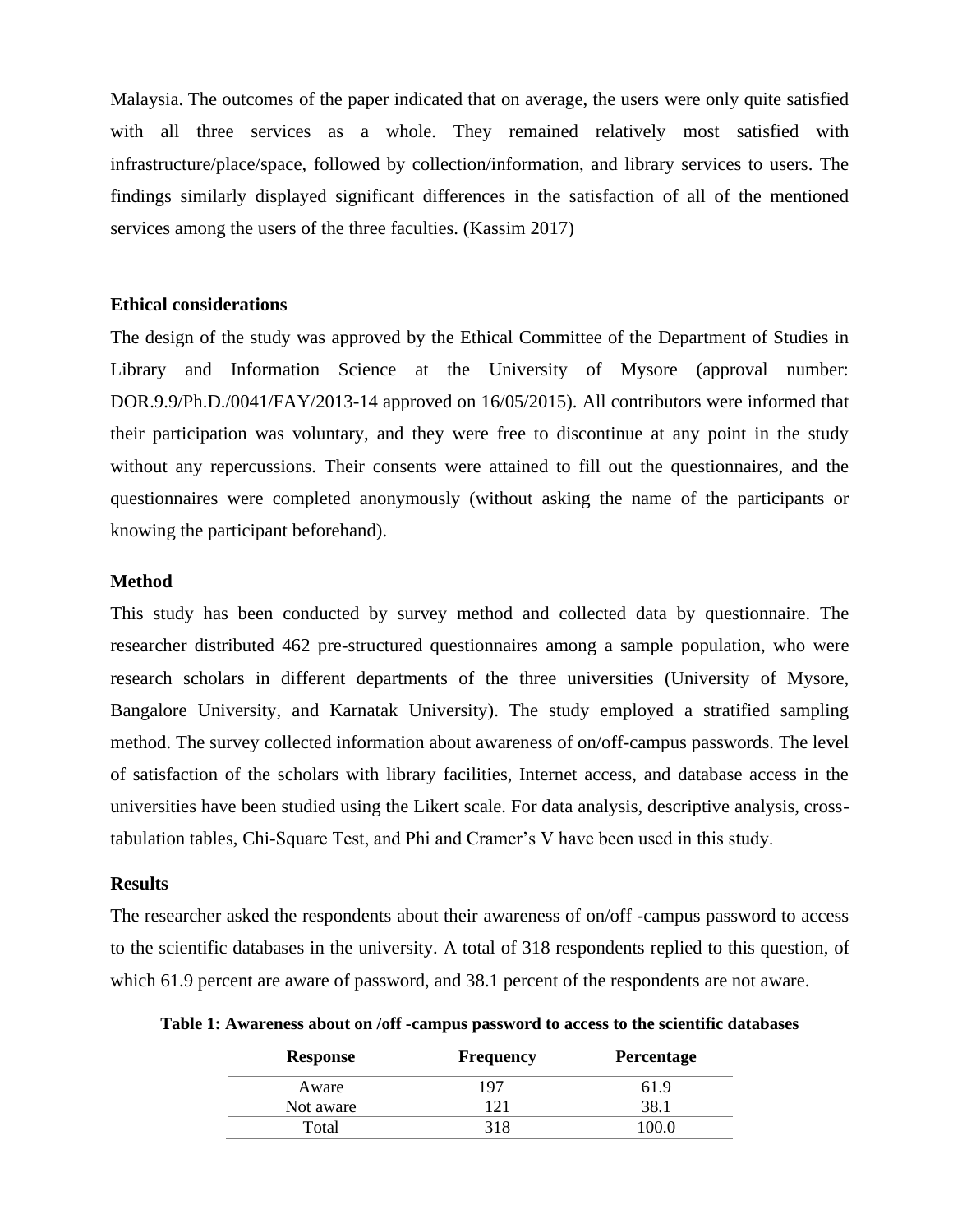In this survey, the research scholars are asked about the level of their satisfaction with Internet access in the university. 9 percent are not satisfied, 10.5 percent little satisfied, 31.6 percent moderate satisfied, 28.5 and 20.4 percent much and very much satisfied. The mean of this scale is 3.40.

|                        | Internet access  |                   |  |  |  |
|------------------------|------------------|-------------------|--|--|--|
| Level of measurement   | <b>Frequency</b> | <b>Percentage</b> |  |  |  |
| Not satisfied          | 40               | 9.0               |  |  |  |
| A little satisfied     | 47               | 10.5              |  |  |  |
| Moderate satisfied     | 141              | 31.6              |  |  |  |
| Much satisfied         | 127              | 28.5              |  |  |  |
| Very much satisfied    | 91               | 20.4              |  |  |  |
| Total                  | 446              | 100.0             |  |  |  |
| Mean of scales $(1-5)$ | 3.40             |                   |  |  |  |

**Table 2: The level of satisfaction with Internet access**

The level of satisfaction of respondents with database access in the university is the next question. 8.1 percent are not satisfied, 19 percent a little satisfied, 40.4 percent moderate satisfied, 19.5 and 13 percent much and very much satisfied. The statistical analysis showed that the mean is 3.10.

|                        | Database access  |                   |  |  |  |
|------------------------|------------------|-------------------|--|--|--|
| Level of measurement   | <b>Frequency</b> | <b>Percentage</b> |  |  |  |
| Not satisfied          | 35               | 8.1               |  |  |  |
| A little satisfied     | 82               | 19.0              |  |  |  |
| Moderate satisfied     | 174              | 40.4              |  |  |  |
| Much satisfied         | 84               | 19.5              |  |  |  |
| Very much satisfied    | 56               | 13.0              |  |  |  |
| Total                  | 431              | 100.0             |  |  |  |
| Mean of scales $(1-5)$ | 3.10             |                   |  |  |  |

**Table 3: The level of satisfaction with database access**

The level of satisfaction of respondents with library facilities in the university. 5.5 percent are not satisfied, 13.3 percent a little satisfied, 28.4 percent moderate satisfied, 30.5 and 22.2 percent much and very much satisfied. The statistical analysis showed that the mean is 3.50.

|                        | <b>Library facilities</b> |                   |  |  |  |
|------------------------|---------------------------|-------------------|--|--|--|
| Level of measurement   | <b>Frequency</b>          | <b>Percentage</b> |  |  |  |
| Not satisfied          | 24                        | 5.5               |  |  |  |
| A little satisfied     | 58                        | 13.3              |  |  |  |
| Moderate satisfied     | 124                       | 28.4              |  |  |  |
| Much satisfied         | 133                       | 30.5              |  |  |  |
| Very much satisfied    | 97                        | 22.2              |  |  |  |
| Total                  | 431                       | 100.0             |  |  |  |
| Mean of scales $(1-5)$ | 3.50                      |                   |  |  |  |

**Table 4: The level of satisfaction with library facilities**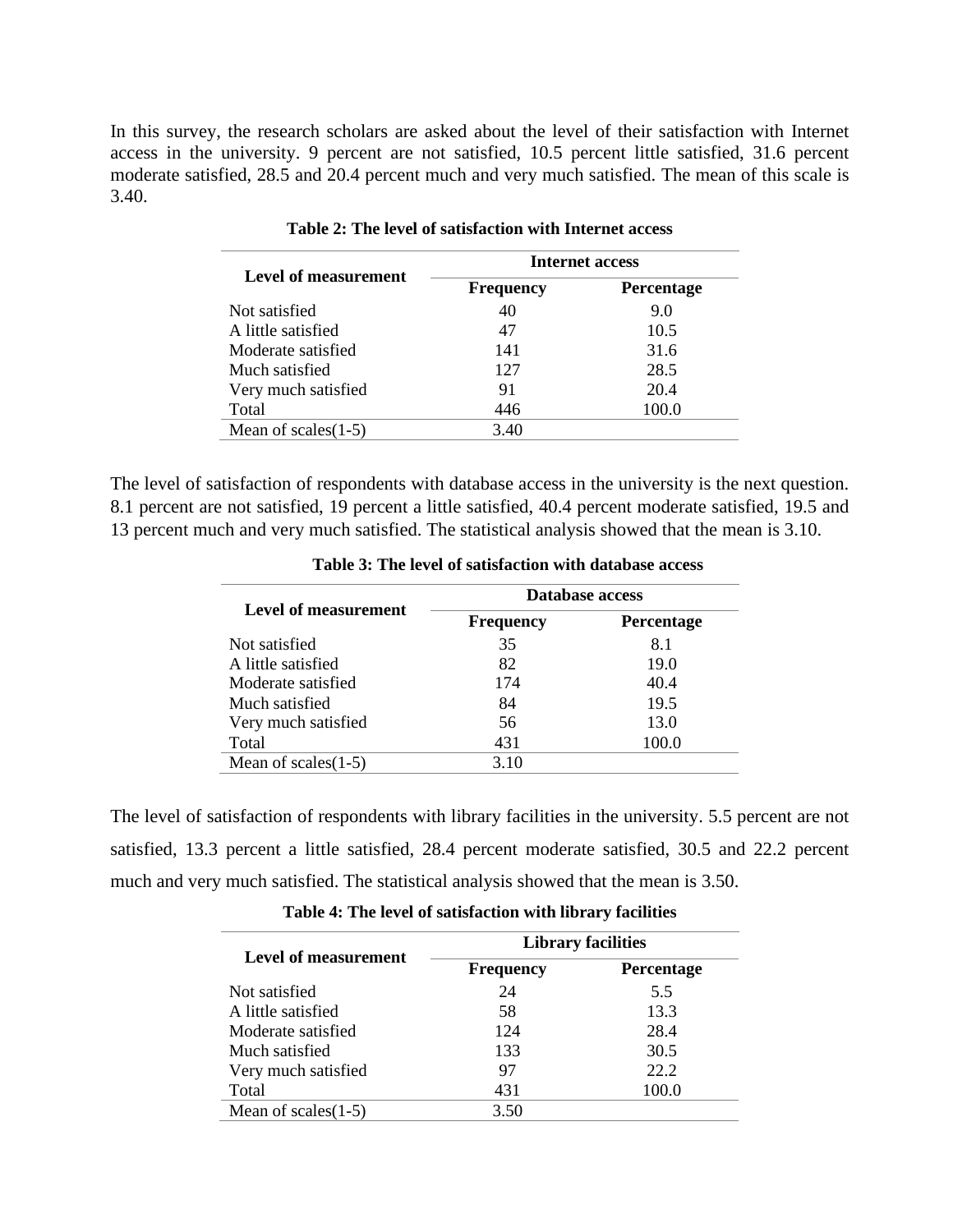From the results of the study, it was attained that 34 percent of the research scholars in the University of Mysore, 30 percent in Bangalore University, and 36 percent in Karnatak University are aware of the on/off -campus password. The results of Chi-Square Tests prove that there is a significant difference between the awareness of password and the three selected universities. Based on Phi and Cramer's V, the value of this relationship is 0.016.

|                             |            | Awareness of on-campus /off-campus password (A)* |                |              |  |  |
|-----------------------------|------------|--------------------------------------------------|----------------|--------------|--|--|
| <b>University</b>           |            | Yes                                              | N <sub>0</sub> | <b>Total</b> |  |  |
|                             | Count      | 67                                               | 58             | 125          |  |  |
| University of Mysore        | % within A | 34.0%                                            | 47.9%          | 39.3%        |  |  |
| <b>Bangalore University</b> | Count      | 59                                               | 36             | 95           |  |  |
|                             | % within A | 29.9%                                            | 29.8%          | 29.9%        |  |  |
| Karnatak University         | Count      | 71                                               | 27             | 98           |  |  |
|                             | % within A | 36.0%                                            | 22.3%          | 30.8%        |  |  |
|                             | Count      | 197                                              | 121            | 318          |  |  |
| Total                       | % within A | 100.0%                                           | 100.0%         | 100.0%       |  |  |

**Table 5: Awareness of on /off -campus password by university**

\*A: Awareness of on-campus /off-campus password

|                              | Value              | df | <b>Asymptotic</b><br>Significance (2-sided) |
|------------------------------|--------------------|----|---------------------------------------------|
| Pearson Chi-Square           | 8.281 <sup>a</sup> |    | .016                                        |
| Likelihood Ratio             | 8.411              |    | .015                                        |
| Linear-by-Linear Association | 8.231              |    | .004                                        |
| N of Valid Cases             | 318                |    |                                             |

 $a<sup>a</sup>0$  cells (0.0%) have expected count less than 5. The minimum expected count is 36.15.

| Table 7: Phi and Cramer's V for awareness of password on/off campus by university |  |  |
|-----------------------------------------------------------------------------------|--|--|
|-----------------------------------------------------------------------------------|--|--|

|                    |            | Value | <b>Approximate Significance</b> |
|--------------------|------------|-------|---------------------------------|
| Nominal by Nominal | Phi        | .161  | .016                            |
|                    | Cramer's V | .161  | .016                            |
| N of Valid Cases   |            | 318   |                                 |

The result of T-test indicates that there is a significant difference between the awareness of password on/off -campus and database access in the three universities (0.001). The mean of this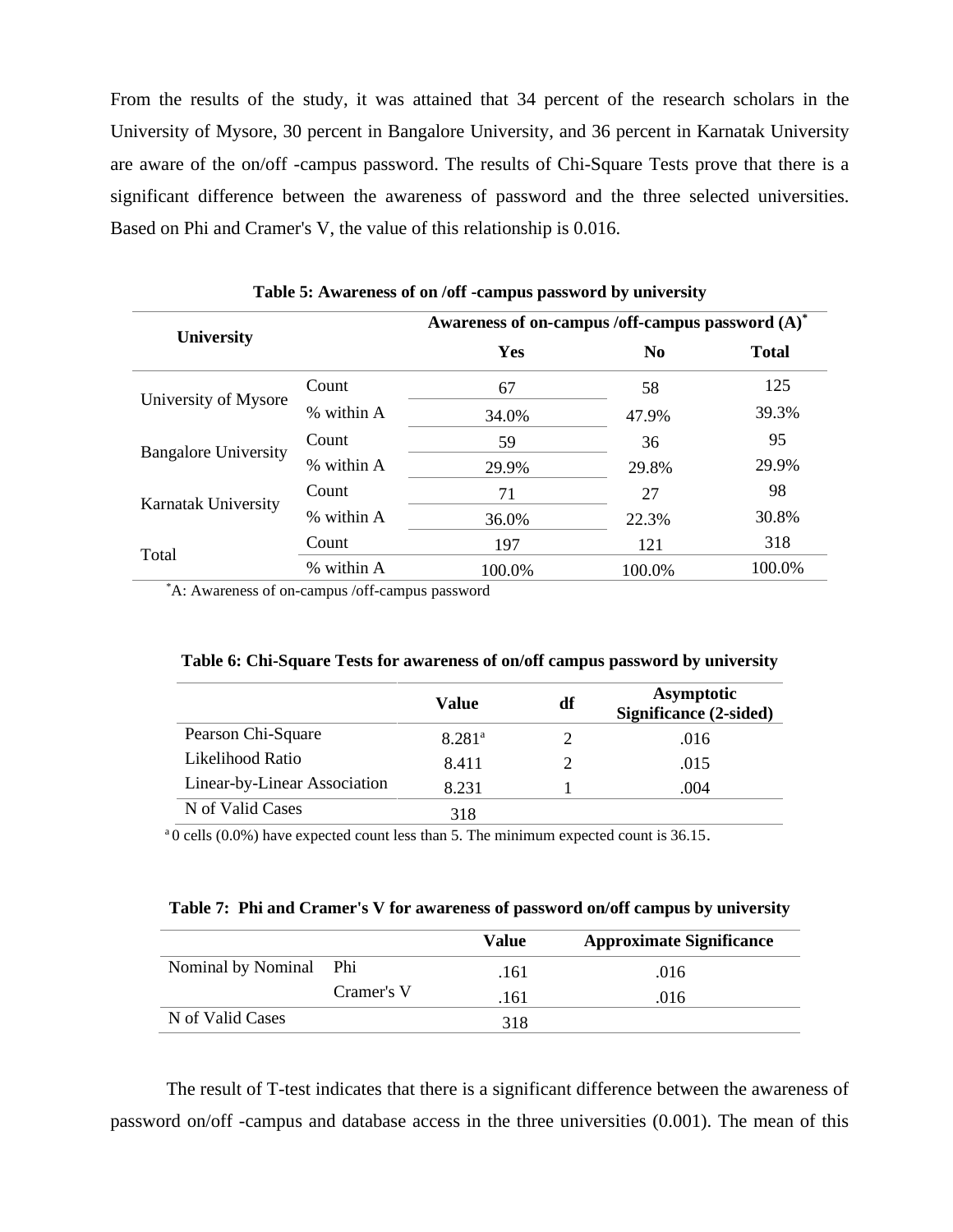scale as a positive reply is 3.28, and negative reply is 2.82. This means that the scholars who are aware of the on/off password have more satisfaction with database access.

Based on the findings, there is a significant difference between the awareness of password and library facilities in the three universities (0.008). The mean of this scale as a positive reply is 3.61, and negative reply is 2.24. Therefore, indicating that the research scholars who are aware of the password, have more satisfaction with library facilities.

| <b>Scales</b>    | <b>Awareness of</b><br>on/off campus<br>password | N   | <b>Mean</b> | Std.<br><b>Deviation</b> |       | df      | $Sig. (2-$<br>tailed) |
|------------------|--------------------------------------------------|-----|-------------|--------------------------|-------|---------|-----------------------|
| Database access  | 1. Yes                                           | 195 | 3.28        | 1.06366                  | 3.504 | 312     | .001                  |
|                  | 2. No                                            | 119 | 2.82        | 1.21883                  |       |         |                       |
| Library facility | 1. Yes                                           | 196 | 3.61        | 1.06290                  | 2.690 | 216.236 | .008                  |
|                  | 2. No                                            | 119 | 3.24        | 1.26870                  |       |         |                       |

**Table 8: Database access and library facilities by awareness of password on/off campus (T-test)**

#### **Discussion and Conclusion**

Using online databases is one of the basic steps of research. Therefore, investing in and making arrangement for access to databases is the duty of academic libraries, as it helps scholars improve their research quality. For using these databases, scholars must have adequate information literacy skills and be aware of the facilities provided by university. Based on the result of the study, more than half of the users in the selected universities are aware of the password to access the database. As access to databases is essential for research, this service can be provided to researchers through awareness of off-campus service. Furthermore, majority of the scholars are satisfied with Internet access, database access, and library facilities in the selected universities. And so, these universities have provided good services to their research scholars.

There is a significant difference between awareness of on/off campus password and the three selected universities; and between the awareness of the password and database access. This means scholars who are aware of on/off campus password, have more satisfaction with database access. The awareness of password and library facilities has a significant difference in the three universities. It indicates that the research scholars who are aware of password, have more satisfaction with library facilities.